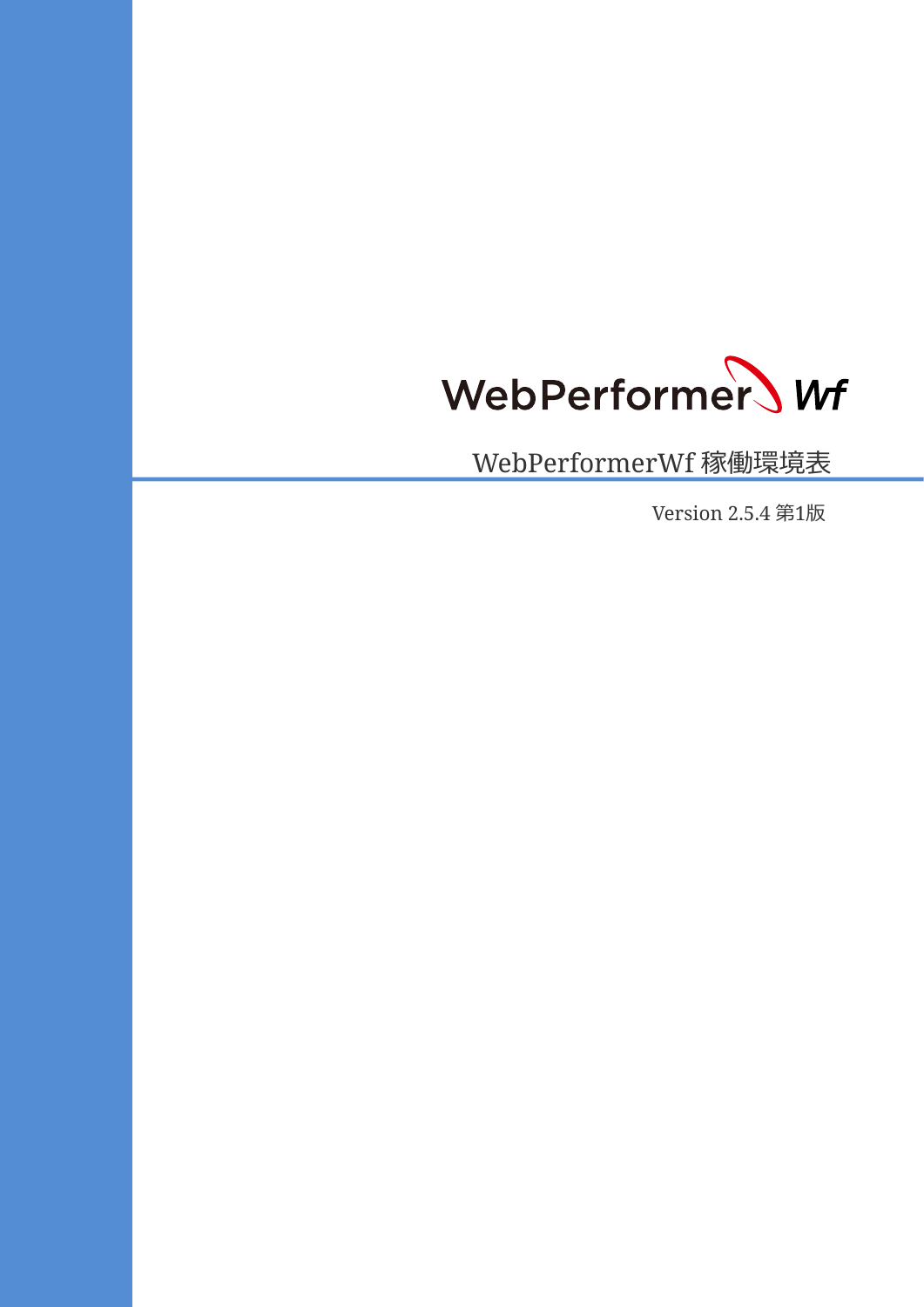## **DB**サーバ

WebPerformerWf、 WebPerformerWf+ で利用可能なデータベース環境です。

## **OS \*1**

| Windows                             | Windows Server 2012<br>Windows Server 2012 R2<br>Windows Server 2016<br>Windows Server 2019<br>Windows Server 2022 |
|-------------------------------------|--------------------------------------------------------------------------------------------------------------------|
| Linux                               | Red Hat Enterprise Linux release 7<br>Red Hat Enterprise Linux release 8<br>CentOS Linux 7<br>CentOS Stream 8      |
| <b>Amazon EC2</b>                   | <b>Amazon Linux</b><br><b>Amazon Linux 2</b><br>Windows Server                                                     |
| Microsoft Azure Virtual<br>Machines | <b>Windows Server</b><br>Red Hat Enterprise Linux<br>CentOS                                                        |

#### **DBMS**

| Oracle                                         | Oracle Database 19c                                                                                                       |
|------------------------------------------------|---------------------------------------------------------------------------------------------------------------------------|
| SQL Server                                     | SQL Server 2012<br>SQL Server 2014<br>SQL Server 2016<br>SQL Server 2017<br>SQL Server 2019                               |
| PostgreSQL                                     | PostgreSQL $10(10.3\sim)$<br>PostgreSQL 11<br>PostgreSQL 12<br>PostgreSQL 13<br>PostgreSQL 14                             |
| <b>FUJITSU Software Enterprise</b><br>Postgres | FUJITSU Software Enterprise Postgres Community Edition 13                                                                 |
| <b>EDB</b> Postgres                            | EDB Postgres Standard Edition (PostgreSQL $10(10.3\sim)$ )<br>EDB Postgres Standard Edition (PostgreSQL 11(11.2 $\sim$ )) |
| <b>Amazon RDS for Oracle</b>                   | Oracle Database 19c                                                                                                       |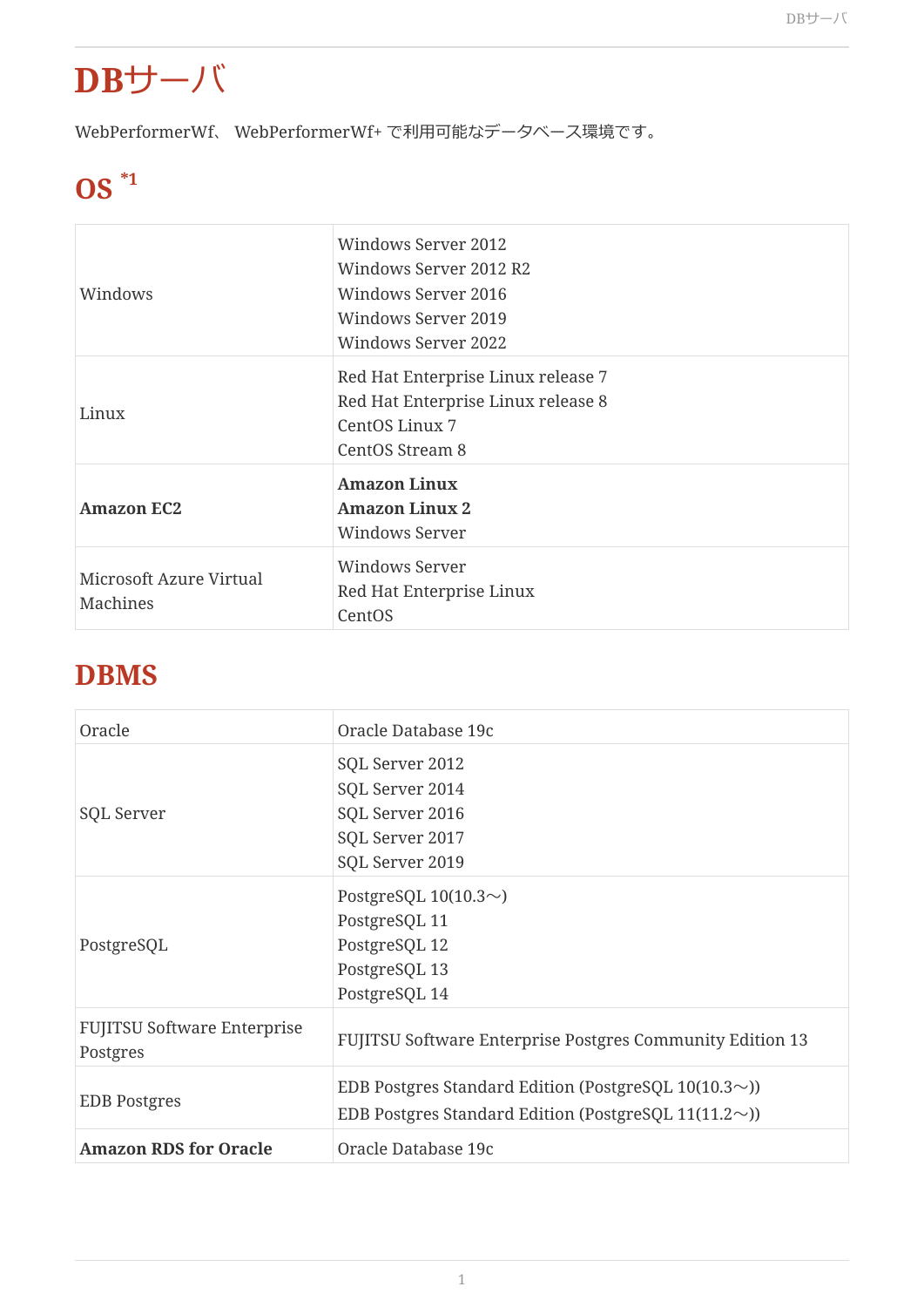| <b>Amazon RDS for PostgreSQL</b> | PostgreSQL $12(12.3\sim)$<br>PostgreSQL 13<br>PostgreSQL 14 |
|----------------------------------|-------------------------------------------------------------|
| <b>Amazon RDS for SQL Server</b> | SQL Server 2017<br>SQL Server 2019                          |
| Azure SQL Database               | SQL Database                                                |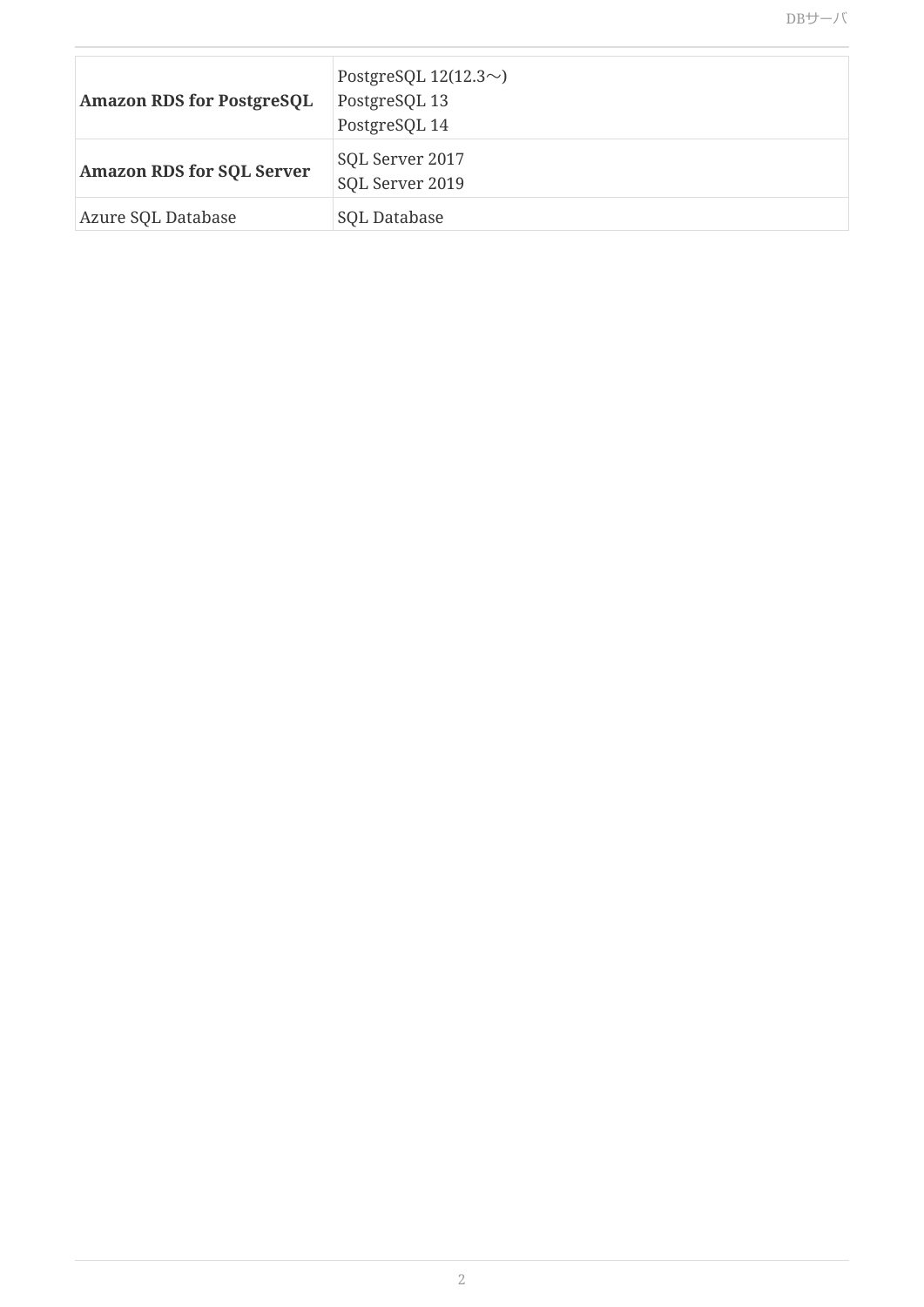## **Web**サーバ

WebPerformerWf、 WebPerformerWf+ のアプリケーション・サーバ環境です。

## **OS \*1**

| Windows                             | Windows Server 2012<br>Windows Server 2012 R2<br>Windows Server 2016<br>Windows Server 2019<br><b>Windows Server 2022</b> |
|-------------------------------------|---------------------------------------------------------------------------------------------------------------------------|
| Linux                               | Red Hat Enterprise Linux release 7<br>Red Hat Enterprise Linux release 8<br>CentOS Linux 7<br>CentOS Stream 8             |
| <b>Amazon EC2</b>                   | <b>Amazon Linux</b><br><b>Amazon Linux 2</b><br><b>Windows Server</b>                                                     |
| Microsoft Azure Virtual<br>Machines | <b>Windows Server</b><br>Red Hat Enterprise Linux<br>CentOS                                                               |

### **AP**サーバ

| Apache Tomcat                | Apache Tomcat 8.5<br>Apache Tomcat 9.0                                                                                                                                                                                                                         |
|------------------------------|----------------------------------------------------------------------------------------------------------------------------------------------------------------------------------------------------------------------------------------------------------------|
| WebSphere Application Server | WebSphere Application Server 9.0.0<br>WebSphere Application Server Liberty Profile $19(19.0.0.3\sim)$<br>WebSphere Application Server Liberty Profile 20<br>WebSphere Application Server Liberty Profile 21<br>WebSphere Application Server Liberty Profile 22 |
| Oracle WebLogic Server       | Oracle WebLogic Server 12c (12.2.1.0 $\sim$ )<br>Oracle WebLogic Server 14c $(14.1.1.0\sim)$                                                                                                                                                                   |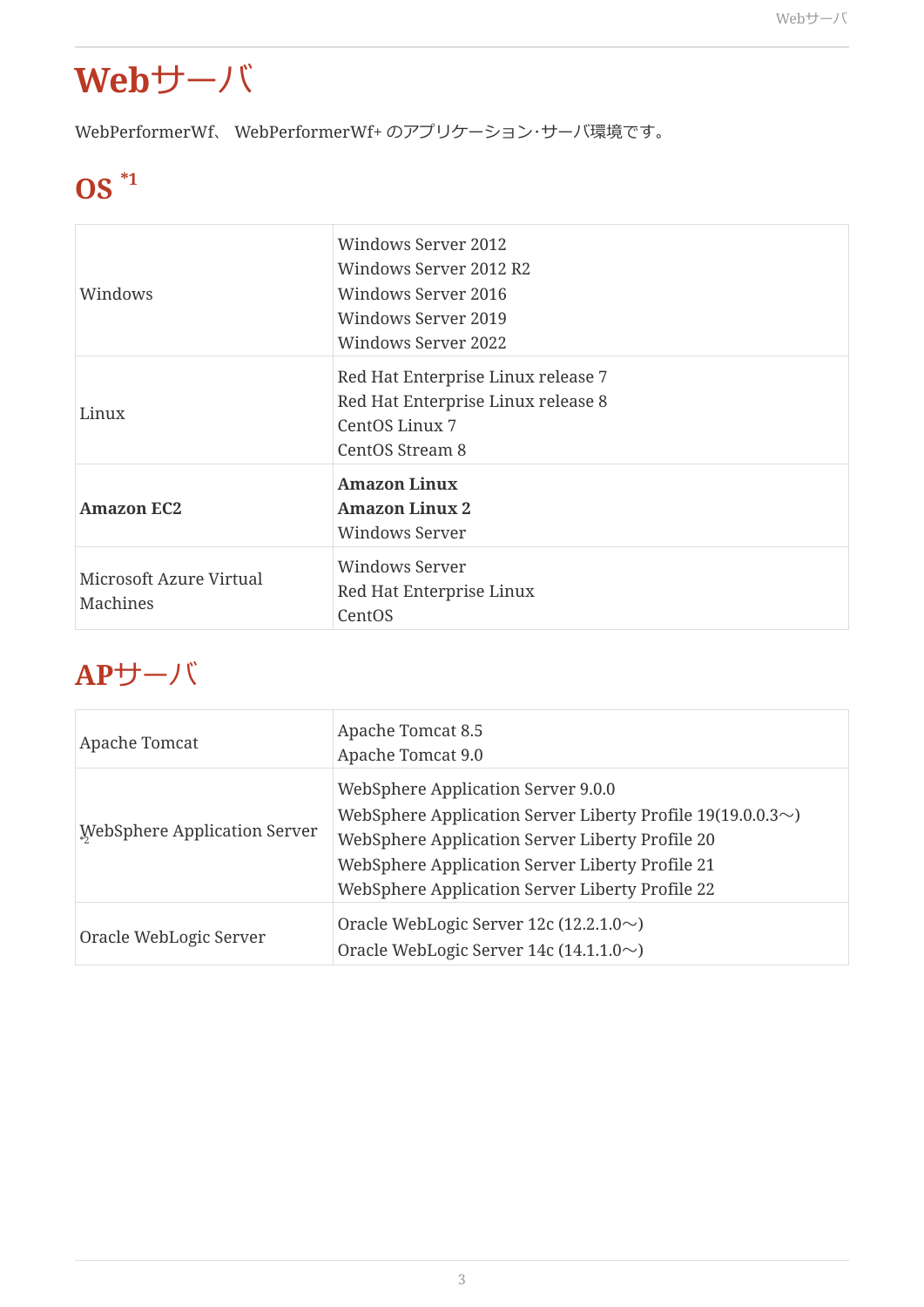### **Java**

| JDK | JDK 8 (Windows環境のみ対応)     |
|-----|---------------------------|
|     | Oracle JDK 11             |
|     | Oracle JDK 17             |
|     | OpenJDK 11                |
|     | OpenJDK 17                |
|     | <b>Amazon Corretto 8</b>  |
|     | <b>Amazon Corretto 11</b> |
|     | <b>Amazon Corretto 17</b> |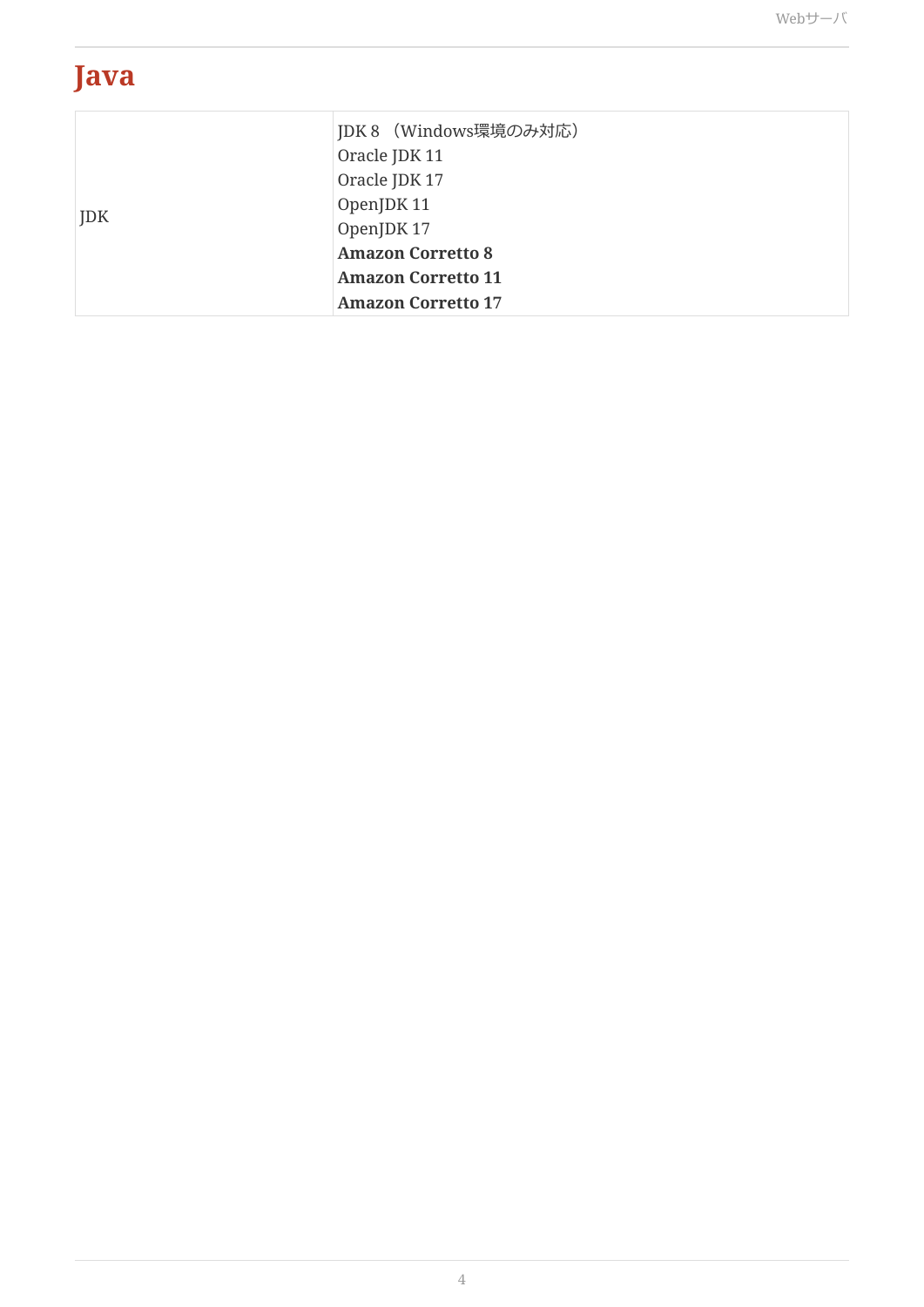## 管理・開発ツール

フォーム設計、経路設計、項目設計など、アプリケーションの開発および運用ツールが稼動する環境で す。

## **OS \*1**

| Windows | Windows 10 |
|---------|------------|
|         | Windows 11 |

### **Java**

|     | JDK 8 (Windows環境のみ対応)     |
|-----|---------------------------|
| JDK | Oracle JDK 11             |
|     | Oracle JDK 17             |
|     | OpenJDK 11                |
|     | OpenJDK 17                |
|     | <b>Amazon Corretto 8</b>  |
|     | <b>Amazon Corretto 11</b> |
|     | <b>Amazon Corretto 17</b> |

### **Web**ブラウザ

| Internet Explorer            | Internet Explorer 11 |
|------------------------------|----------------------|
| Microsoft Edge <sup>*6</sup> |                      |

### **.NET**環境

|      | $\,$ .NET Framework 4.6 $\,$ |
|------|------------------------------|
| .NET | .NET Framework $4.7\,$       |
|      | NET Framework 4.8            |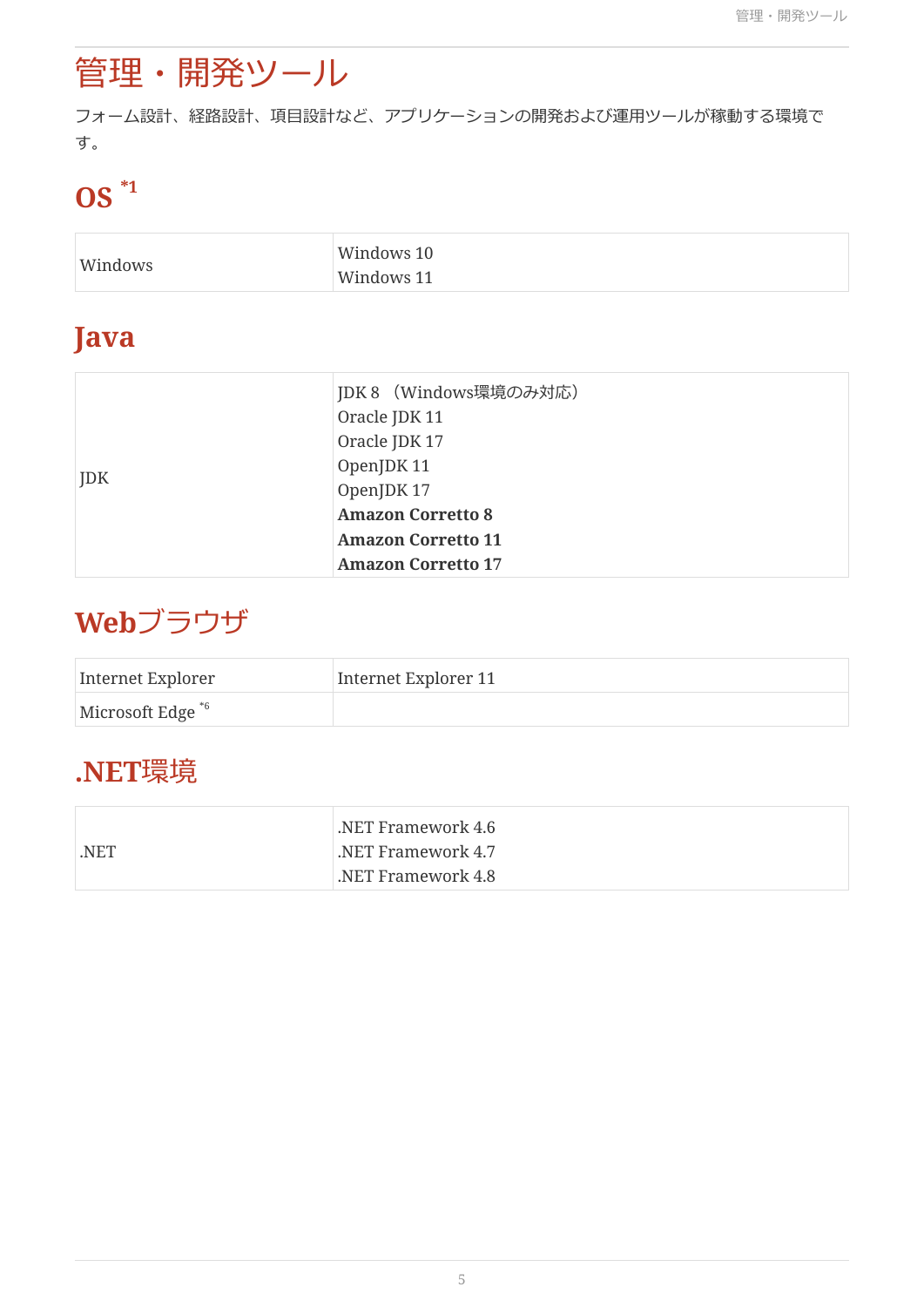## クライアント(**PC**)

WebPerformerWfの .NETフォームがPC上で稼動する環境です。

## **OS \*1**

| Windows | Windows 10 |
|---------|------------|
|         | Windows 11 |

### **Web**ブラウザ

| Internet Explorer            | Internet Explorer 11 |
|------------------------------|----------------------|
| Microsoft Edge <sup>*6</sup> |                      |
| Chrome <sup>*4</sup>         |                      |
| Firefox $*4$                 |                      |
| Chromium <sup>*4</sup>       | Chromium $(94\sim)$  |

### **.NET**環境

|      | NET Framework 4.6            |
|------|------------------------------|
| .NET | $\,$ .NET Framework 4.7 $\,$ |
|      | NET Framework 4.8            |

WebPerformerWfの HTMLフォームがPC上で稼動する環境です。

## **OS \*1**

| Windows                 | Windows 10<br>Windows 11                                      |
|-------------------------|---------------------------------------------------------------|
| Mac OS $*$ <sup>3</sup> | macOS 10.15 Catalina<br>macOS 11 Big Sur<br>macOS 12 Monterey |

### **Web**ブラウザ

| Chrome   |                                     |
|----------|-------------------------------------|
| Firefox  |                                     |
| Safari   | Safari 13<br>Safari 14<br>Safari 15 |
| Chromium | Chromium $(94\sim)$                 |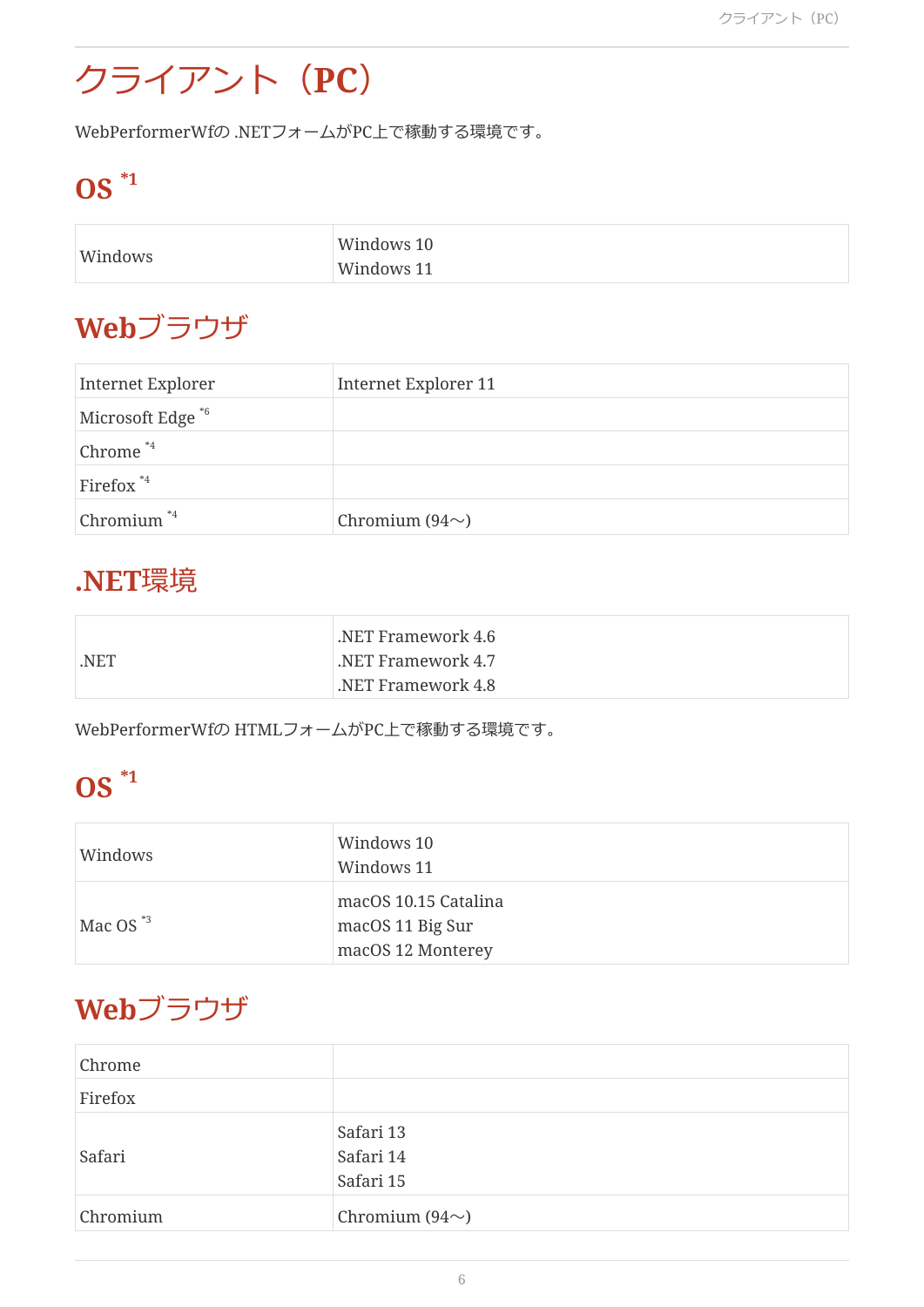# クライアント(スマートデバイス)

WebPerformerWfのHTMLフォームがスマートデバイス上のWebブラウザで稼動する環境です。

### **OS**

| iOS     | iOS 13<br>iOS 14<br>iOS 15                                       |
|---------|------------------------------------------------------------------|
| iPadOS  | iPadOS 13<br>iPadOS 14<br>iPadOS 15                              |
| Android | Android 8<br>Android 9<br>Android 10<br>Android 11<br>Android 12 |

## **Web**ブラウザ **\*5**

| Safari | モバイル版Safari |
|--------|-------------|
| Chrome | モバイル版Chrome |